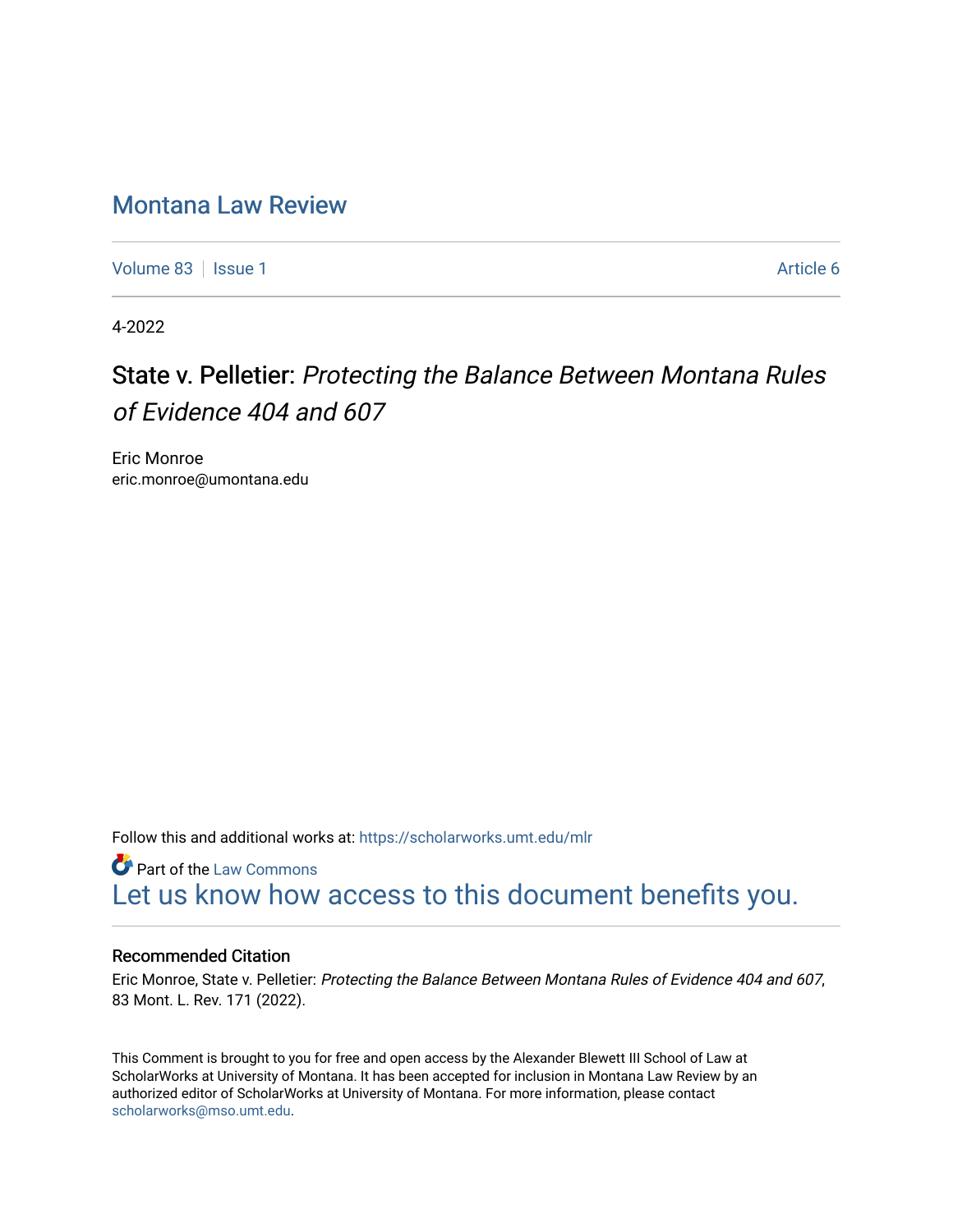# *STATE V. PELLETIER***: PROTECTING THE BALANCE BETWEEN MONTANA RULES OF EVIDENCE 404 AND 607**

#### **Eric Monroe\***

#### I. INTRODUCTION

The Montana Rules of Evidence restrict both the prosecution and defense in their ability to introduce evidence during a trial. This is initially observable under Montana Rule of Evidence 404, which limits the defense's ability to introduce good character evidence by permitting the prosecution the right to rebuttal under Rule  $404(a)(1)$ .<sup>1</sup> Next, Montana Rule of Evidence 607 limits the prosecution from introducing testimony of witnesses who may lack credibility or have ulterior motives by allowing the defense the right to question the credibility of any witness.2 Finally, Montana Rule of Evidence 403 allows the presiding judge to exclude relevant evidence if they determine that its "probative value is substantially outweighed by the danger of unfair prejudice."<sup>3</sup> In *State v. Pelletier*,<sup>4</sup> the Montana Supreme Court re-examined these rules of evidence when appellant Shane Pelletier argued on appeal from a conviction for sexual intercourse without consent ("SIWC") that the rules had been improperly applied.<sup>5</sup>

This note analyzes the relationship between these rules of evidence and the intended balance between the prosecution and defense. Part II discusses the relevant background law. Part III provides *Pelletier*'s relevant facts, while Part IV states the Montana Supreme Court's holding—summarizing the majority's reasoning and Justice James Rice's dissent. Part V analyzes the Court's reasoning and decision in *Pelletier*, focusing on the relevant issues of character evidence and witness credibility. Finally, Part VI concludes that, while the Montana Supreme Court was correct in its decision to protect a defendant's right under Rule 607 to question the credibility of witnesses, it should not have moved away from prior precedent when it limited the scope of Rule  $404(a)(1)$  to only allow demonstrably true evidence to rebut good character testimony.

<sup>\*</sup> J.D. Candidate, Class of 2023, Alexander Blewett III School of Law at the University of Montana.

<sup>1.</sup> MONT. R. EVID. 404.

<sup>2.</sup> MONT. R. EVID. 607.

<sup>3.</sup> MONT. R. EVID. 403.

<sup>4. 473</sup> P.3d 991 (Mont. 2020).

<sup>5.</sup> *Id.* at 995.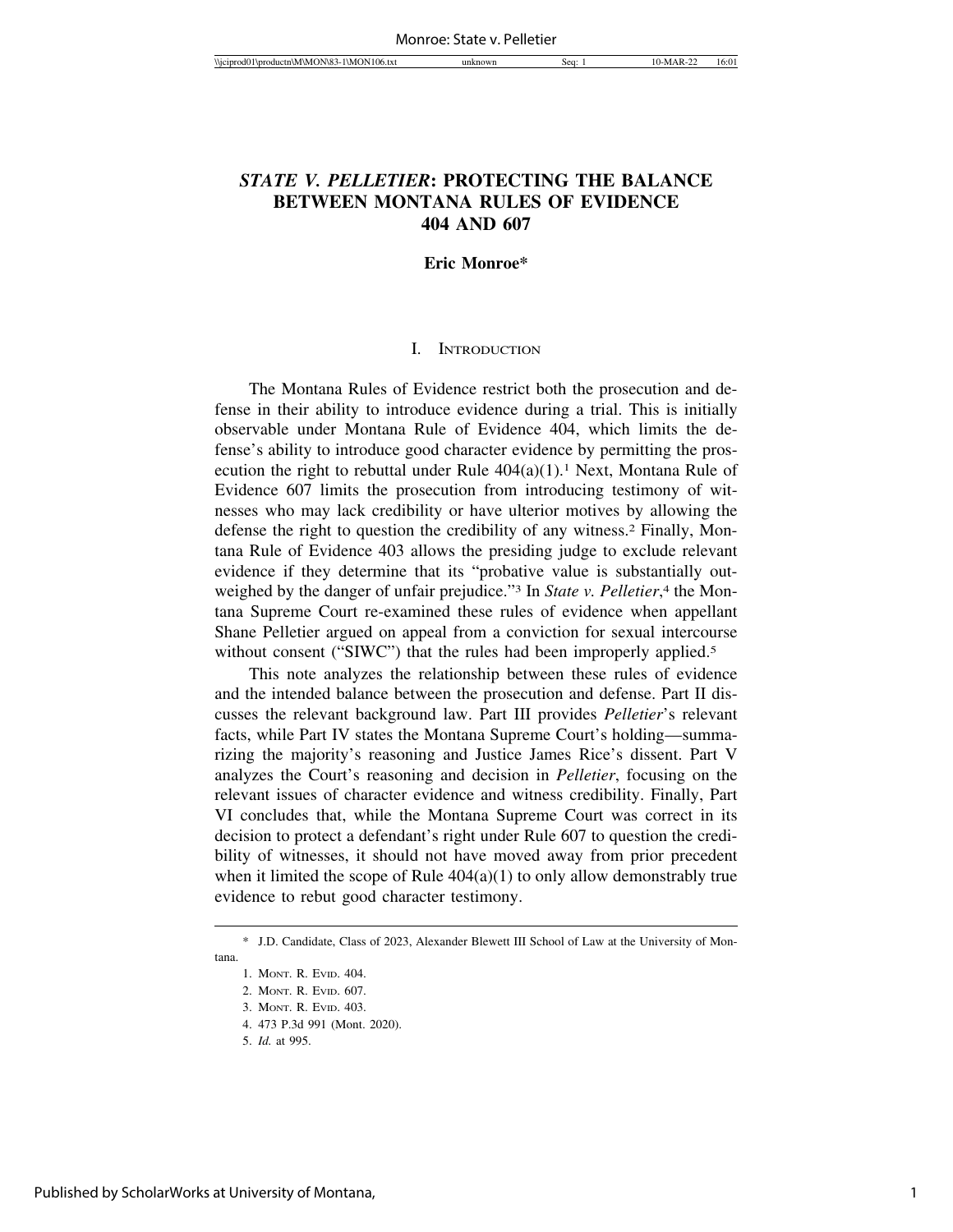#### II. BACKGROUND

The Montana Rules of Evidence were first adopted by the Montana Supreme Court on December 29, 1976.<sup>6</sup> Changes to Montana's evidence rules were born out of a change in the Federal Rules of Evidence two years prior. In 1973, the U.S. Supreme Court proposed a set of uniform federal rules of evidence which Congress later enacted on January 2, 1975.7 During this process, Montana lawyers petitioned the Montana Supreme Court to create a commission that would review the existing Montana Code of Evidence and make recommendations for revisions to the laws where needed.<sup>8</sup> On April 4, 1974, the Montana Supreme Court created the Commission to unify Montana law with the Federal Rules where possible—while retaining Montana law when desirable.9 Since initial adoption in 1977, the Montana Rules of Evidence have remained substantially unchanged except for minor alterations to wording.10

The introduction of character evidence evolved out of a recognition that the defense has a right to introduce evidence about pertinent character traits that conflict with the alleged crimes of the accused.11 While traditionally character evidence is inadmissible, Rule  $404(a)(1)$  is a codified exception that permits evidence of a defendant's or victim's pertinent character trait.12 However, the Rule recognizes that it would be unjust to allow one side to provide testimony about good character traits without allowing the other side to contest them.13

Thus, the exceptions come into play.<sup>14</sup> Only after the defendant introduces evidence of their good character through personal accounts or witness testimony has the "door been opened," and the State is then allowed to rebut this evidence by questioning the defendant or witness about pertinent prior acts which conflict with this testimony.15 It is therefore left up to the defendant and their attorney to decide whether or not they want to introduce evidence of the defendant's character, thereby affording them the ability to prevent the process of character testimony and rebuttal altogether.16

<sup>6.</sup> Cynthia Ford, *A Short History of the MT Rules of Evidence*, 38 MONT. L. REV. 14, 14 (2012), http://perma.cc/PPU5-EGXG.

<sup>7.</sup> *Id.*

<sup>8.</sup> *Id.* at 14–15.

<sup>9.</sup> *Id.* at 15.

<sup>10.</sup> *Id.* at 16–17.

<sup>11.</sup> David Crump, *An Edifice of Misshapen Stones: Interpreting Federal Rule of Evidence 404(a)*, 43 HOFSTRA L. REV. 667, 670 (2015).

<sup>12.</sup> Lori J. Henkel, Annotation, *Admissibility of Evidence of Pertinent Trait Under Rule 404(a) of the Uniform Rules of Evidence*, 56 A.L.R.4TH 402, § 2(a) (1987).

<sup>13.</sup> Crump, *supra* note 11, at 673.

<sup>14.</sup> MONT. R. EVID. 404.

<sup>15.</sup> Crump, *supra* note 11, at 672.

<sup>16.</sup> *Id.* at 675.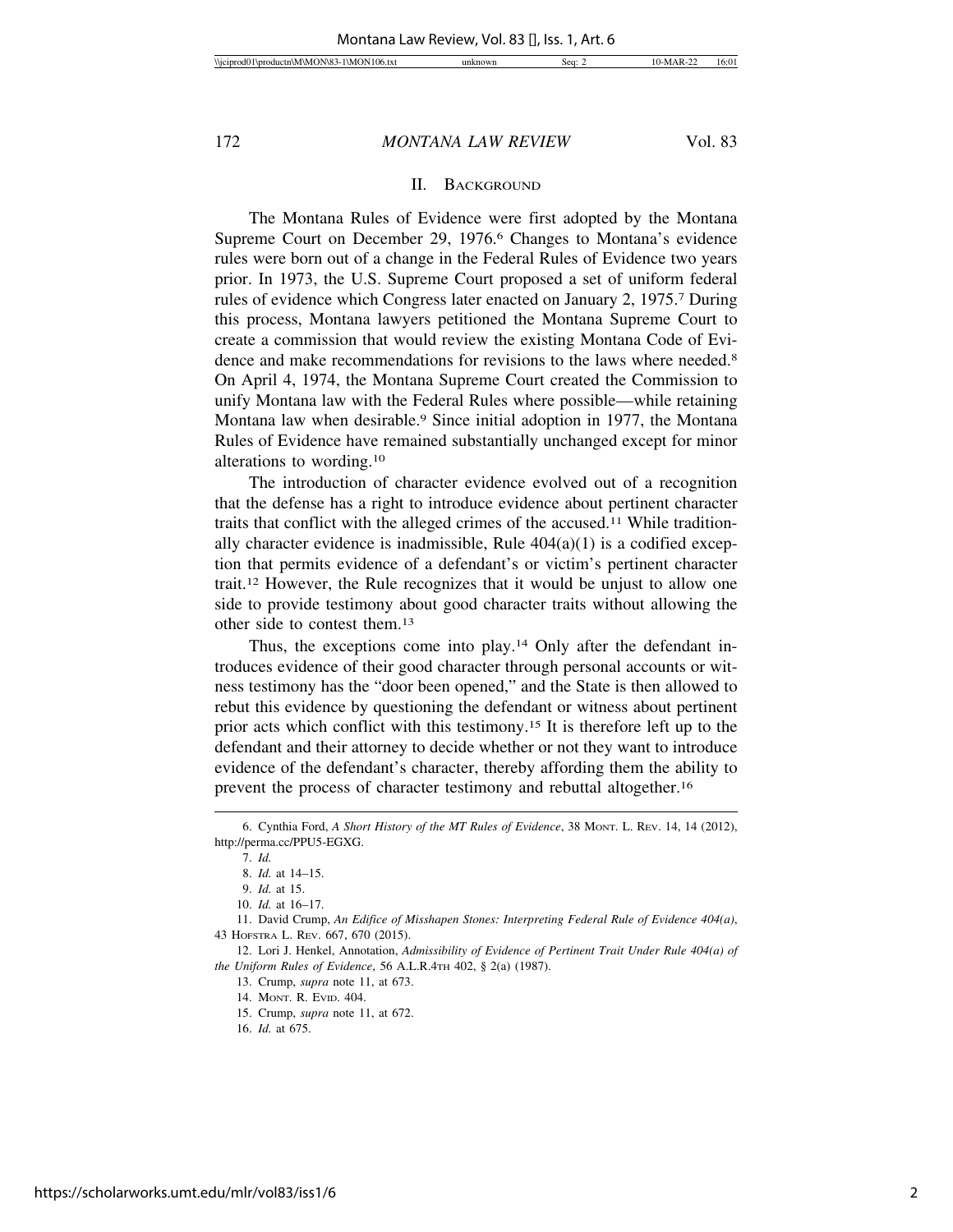While it is wholly the defendant and their attorney's decision whether or not to introduce character evidence, thereby opening themselves up to potential rebuttal, Rule 607(a) allows any party to attack the credibility of a witness for either side.<sup>17</sup> Under Rule 607(a) the defense or prosecution can attack a witness's credibility due to a lack of capacity to perceive, recollect, or communicate any matter concerning testimony.18

#### III. FACTS

On July 5, 2017, a 20-year-old female ("M.V.") was drinking with friends at Caras Park in Missoula around 11:00 p.m.19 M.V. was "extremely intoxicated following several giant swigs of whiskey."20 While walking towards the tent area of the park, M.V. ran ahead of the group.<sup>21</sup> She was not present when the group arrived at the tent area, and they were unable to locate her. Shane Pelletier found M.V. vomiting in a city parking garage across from his downtown apartment near midnight. After rejecting his first offer of assistance, M.V. ultimately accepted Pelletier's offer to come to his apartment for food and water to sober up.22 Video surveillance from the parking garage captured the two walking across the street.23

M.V. and Pelletier's accounts vary significantly after leaving the parking garage, but both agree that sexual intercourse eventually occurred.24 Pelletier claims that after arriving at his apartment, M.V. showered, drank water, and ate.<sup>25</sup> While Pelletier initially claimed during questioning that M.V. initiated the sexual encounter by kissing him, he subsequently changed his story, stating that he awoke with M.V. on top of him engaged in intercourse.26 M.V. testified that she remembered little from that night. However, she recalled waking up in an unfamiliar apartment with a stranger on top of her and engaged in intercourse.27 In the morning, M.V. remembered waking to Pelletier standing over her attempting to put his penis in her mouth. She recalled pushing Pelletier away which caused him to become "flustered" and "panicked."28 M.V. took her clothes and left Pelle-

19. State v. Pelletier, 473 P.3d 995, 995 (Mont. 2020).

- 21. *Id.* at 996.
- 22. *Id.*
- 23. *Id.* at 996 n.1.
- 24. *Id.* at 996.
- 25. *Id.*
- 26. *Id.* at 996–97.
- 27. *Id.* at 996.
- 28. *Id.*

<sup>17.</sup> MONT. R. EVID. 607.

<sup>18.</sup> MONT. R. EVID. 607 cmt. 4.

<sup>20.</sup> *Id.*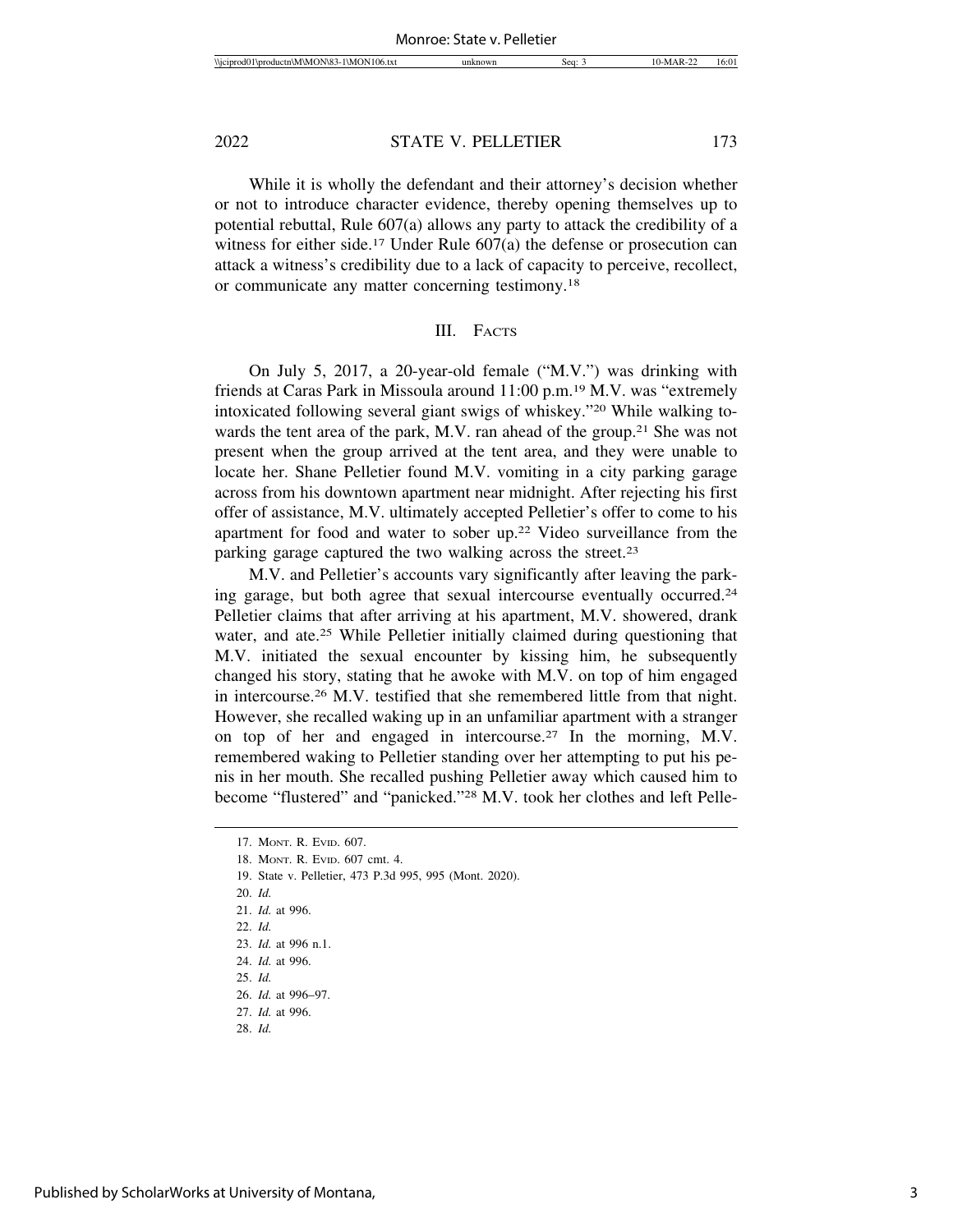tier's apartment.29 After leaving, M.V. told two friends and her boyfriend that she had been raped and could not recall what happened. At the urging of her boyfriend, M.V. reported the alleged rape to the police around 5:00 p.m. Subsequent DNA analysis confirmed the presence of Pelletier's semen in her vagina.30

On August 23, 2017, the State charged Pelletier under Montana Code Annotated § 45-5-503, for subjecting M.V. to SIWC.31 During the trial, Pelletier testified that he was "not that kind of guy" and "would never do that to a female," prompting the State to assert its intent to cross-examine Pelletier about a prior allegation of SIWC from 2003.32 The State argued that Pelletier's comments put his character at issue; therefore, Rule  $404(a)(1)$  permitted rebuttal of his good character testimony with the evidence of a prior allegation. The district court determined that the State could briefly examine Pelletier regarding the 2003 allegation.<sup>33</sup>

Although the district court allowed in the 2003 allegation, it precluded Pelletier from impeaching M.V.'s testimony with evidence of her marijuana use prior to reporting the alleged offense.34 Before filing the police report, M.V. and her boyfriend ingested concentrated tetrahydrocannabinol ("THC") tablets which significantly elevated the level of THC in her system.35 Pelletier moved to introduce M.V.'s unredacted toxicology report and testimony from her boyfriend of their marijuana use prior to making the report.36 The defense argued that this was relevant to "her demeanor . . . and recall" while the State objected, arguing it was irrelevant to the matter at issue.37 The court ruled that absent expert testimony about the effects of marijuana, the introduction of M.V.'s use of marijuana was irrelevant.<sup>38</sup>

Prior to the cross-examination of Pelletier, the court instructed the jury that evidence of this allegation was only for the purpose "to impeach the Defendant's testimony concerning his good character" and was not intended as evidence of his guilt in the current case.39 Subsequently, the State asked Pelletier whether he had been investigated in 2003 for SIWC, to which he responded he had.40 After a three-day trial, the jury found Pelletier guilty of

29. *Id.* 30. *Id.* 31. *Id.* at 995. 32. *Id.* at 997. 33. *Id.* 34. *Id.* at 1004. 35. *Id.* at 1004–05. 36. *Id.* at 1005. 37. *Id.* at 1004. 38. *Id.* 39. *Id.* at 997–98.

<sup>40.</sup> *Id.* at 998.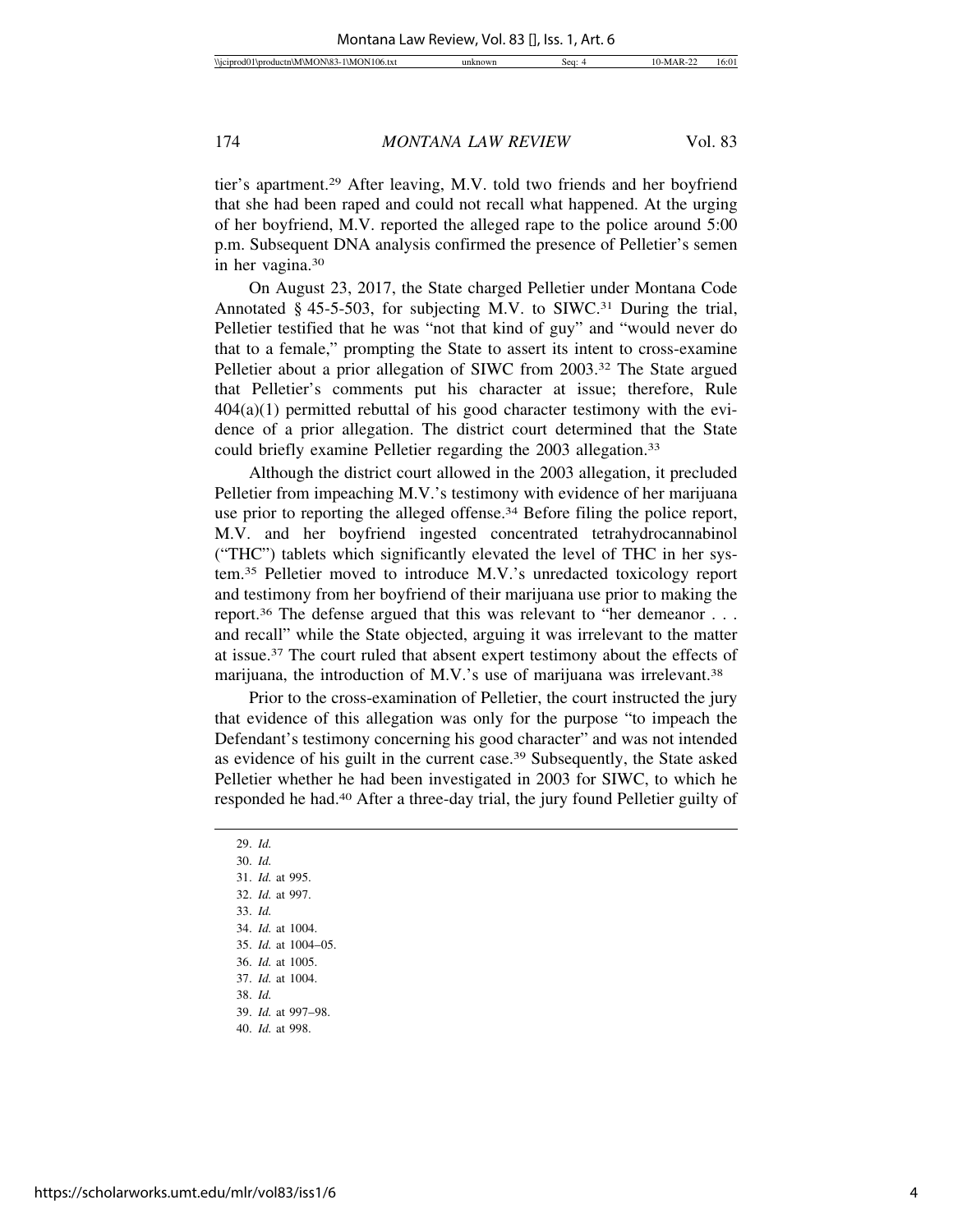SIWC and the court sentenced him to 40 years with 20 years suspended.<sup>41</sup> On appeal, the Montana Supreme Court held that the district court had abused its discretion by allowing the State to cross-examine Pelletier about the 2003 allegation as Rule 404(a)(1) rebuttal evidence. Additionally, it ruled that the blanket exclusion of M.V.'s next-day marijuana use for the limited Rule 607(a) impeachment purpose was an abuse of discretion.<sup>42</sup> It reversed the decision and remanded for a new trial.43

#### IV. HOLDING

#### *A. Justice Sandefur's Majority Opinion*

Pelletier argued on appeal that the State's cross-examination concerning the 2003 allegation under Rule 404(b) was too remote in time to have significant probative value relative to its inherently prejudicial nature, and therefore violated Rule 403.44 Additionally, he argued that the district court erred in precluding him from impeaching M.V.'s testimony with evidence of marijuana use prior to reporting.45 Concerning the violation of Rule 404(b), the Court found that the district court's allowance of Pelletier's cross-examination regarding the 2003 allegation fit under the exception in Rule  $404(a)(1)$ , which allows for the rebutting of good character evidence, and therefore did not violate Rule 404(b).<sup>46</sup> However, the Court found that because the 2003 SIWC allegation was "unsubstantiated" and the "truth of the 15-year-old allegation was not ascertainable," it had at most only minimal probative value for rebutting Pelletier's good character testimony and consequently failed the Rule 403 balancing test because the probative value for which it was offered under Rule 404(a)(1) was substantially outweighed by its prejudice.47 Therefore, the Court held that the district court abused its discretion by allowing the State to cross-examine Pelletier regarding the allegation as it was unfairly prejudicial under the circumstances of the case.48

In considering whether M.V.'s marijuana use should have been admissible, the Court looked to its prior decision<sup>49</sup> in *State v. Polak (Polak II*).<sup>50</sup> In *Polak II*, the Court determined that evidence that a witness used drugs or

<sup>41.</sup> *Id.*

<sup>42.</sup> *Id.* at 1007.

<sup>43.</sup> *Id.*

<sup>44.</sup> *Id.* at 1000–01.

<sup>45.</sup> *Id.* at 1005.

<sup>46.</sup> *Id.* at 1000–01.

<sup>47.</sup> *Id.* at 1002–03.

<sup>48.</sup> *Id.* at 1003.

<sup>49.</sup> *Id.* at 1006.

<sup>50. 422</sup> P.3d 112, 117 (Mont. 2018).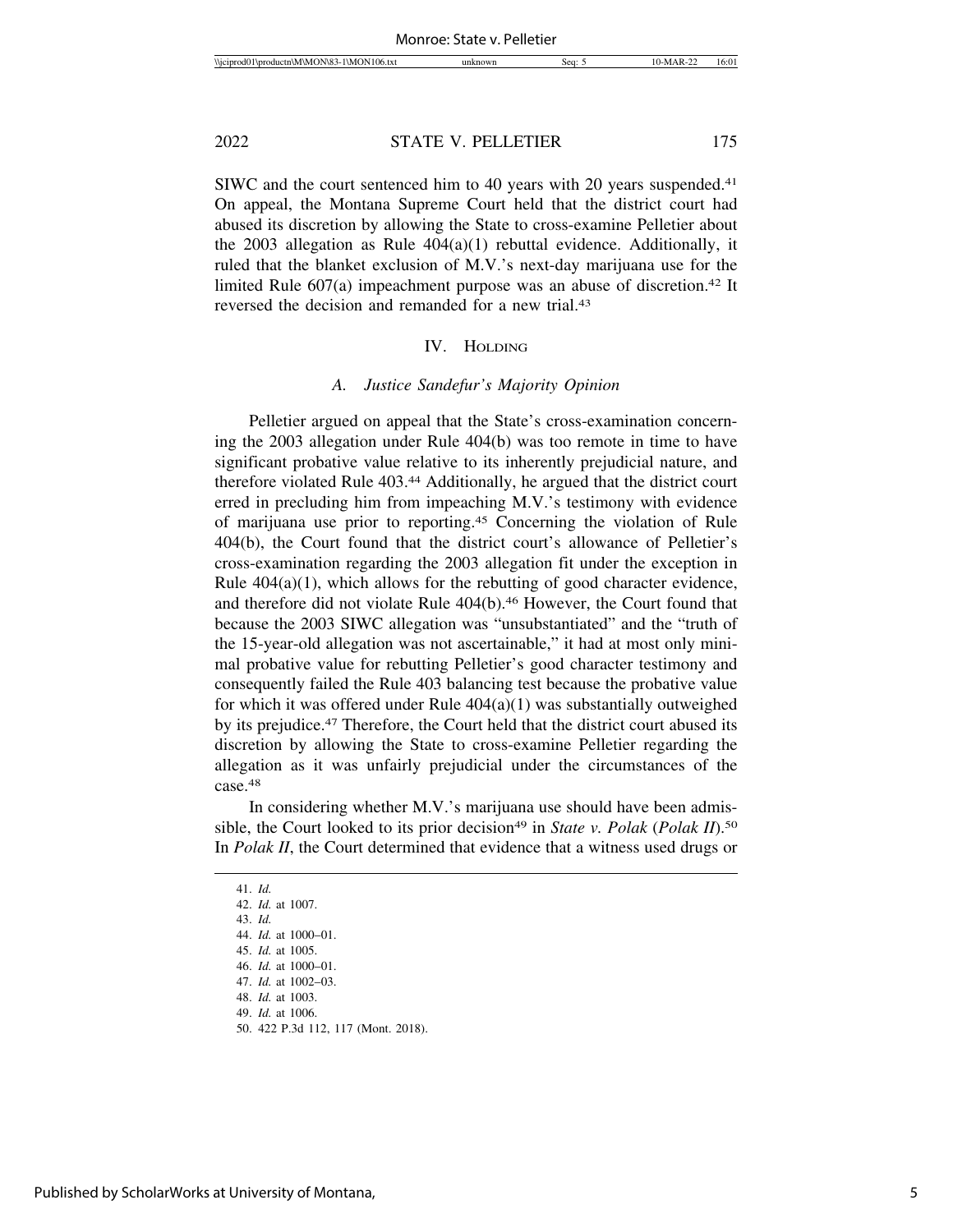alcohol prior to observing or hearing an event is generally inadmissible for impeachment purposes under Rule 607.51 However, if the evidence shows that a witness appeared impaired as a result of the alcohol or drugs when recalling or communicating the events, a party may impeach the witness's credibility under Rule 607(a).52 Prior to filing a police report, a toxicology screen of M.V.'s blood showed a significant level of THC.<sup>53</sup> The State acknowledged that M.V. and her boyfriend ingested concentrated THC tablets prior to making the report, resulting in significantly elevated levels of THC in M.V.'s system.54 The Court reasoned that similar to *Polak II*—in which the witness for the prosecution had used methamphetamine prior to witnessing and reporting a crime—M.V.'s drug use could have impacted her recollection of the crime.55 Therefore, as the case primarily relied on M.V.'s testimony, her drug use was highly relevant under Rule 607(a) and should have been admitted.<sup>56</sup> As a result of the district court abusing its discretion by allowing the State to cross-examine Pelletier regarding his 2003 allegation, the Court reversed his conviction and remanded for a new trial.57

#### *B. Justice Rice's Dissenting Opinion*

Although Justice Rice agreed with the majority concerning the exclusion of M.V.'s marijuana use, he argued that the Court's holding concerning admissible pertinent bad character trait evidence was a novel application of Rule 404(a)(1) inconsistent with the Rule's wording and the Court's prior precedent.58 He reasoned that the Court had never interpreted Rule  $404(a)(1)$  to mean that only evidence that was demonstrably true or substantiated was permitted when cross-examining a defendant about prior bad act evidence.59 Justice Rice argued that there was no such limitation in the wording of the Rule and that the Court's prior cases support the proposition that prosecutors can cross-examine witnesses for the accused concerning rumors or reports which rebut good character testimony.60 While he conceded that this is slightly different than a defendant's testimony regarding his own character, Justice Rice argued that the Rule operates in the same

59. *Id.*

60. *Id.* at 1007–08. *See also* State v. Moorman, 321 P.2d 236, 239–40 (Mont. 1958); MONT. R. EVID. 404 cmt. 4.

<sup>51.</sup> *Pelletier*, 473 P.3d at 1004 (citing *Polak II*, 422 P.3d at 117).

<sup>52.</sup> *Id.* at 1004–05.

<sup>53.</sup> *Id.* at 1003.

<sup>54.</sup> *Id.* at 1003–04.

<sup>55.</sup> *Id.* at 1005–06.

<sup>56.</sup> *Id.* at 1006.

<sup>57.</sup> *Id.* at 1007.

<sup>58.</sup> *Id.* (Rice, J., dissenting).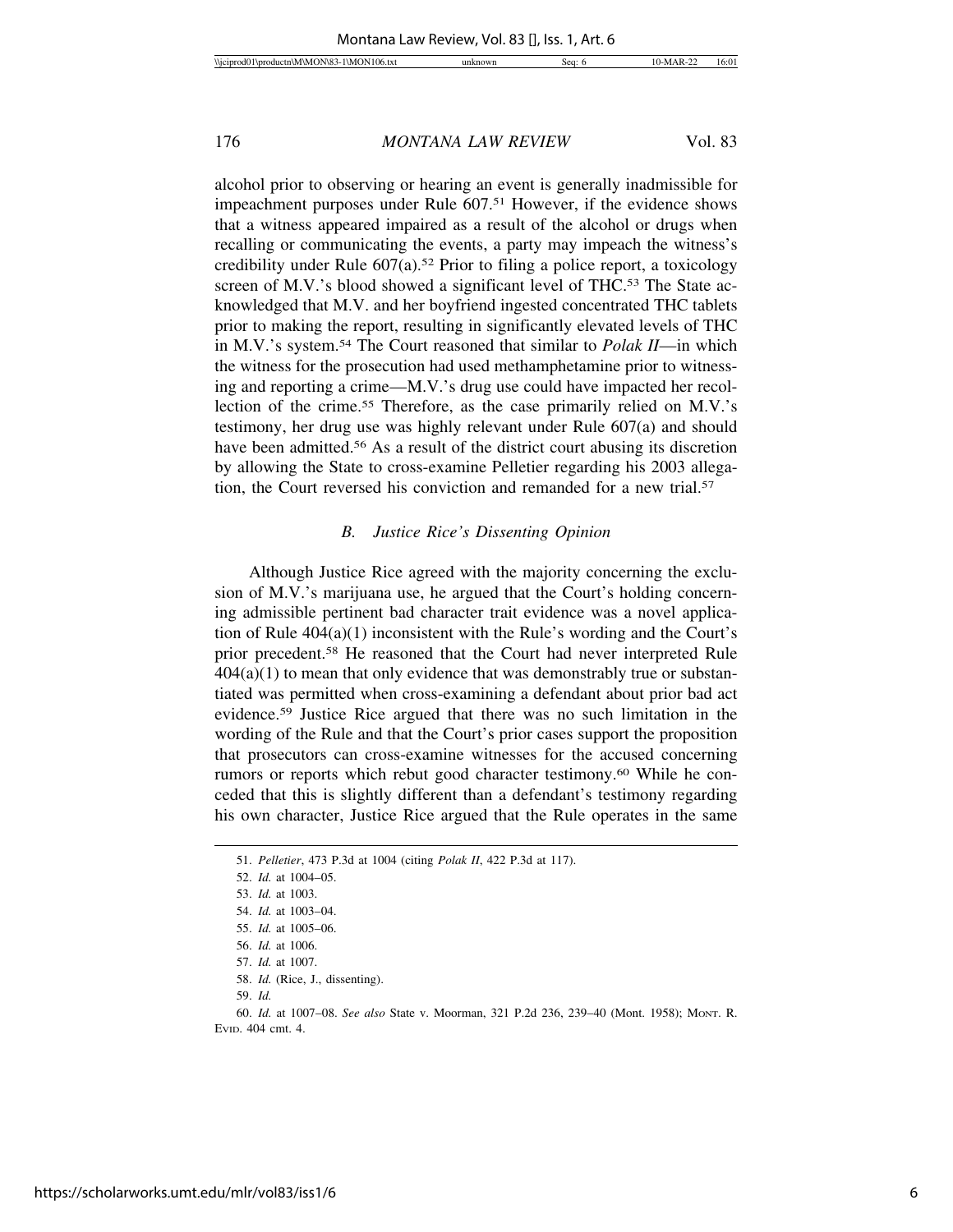manner for both witnesses and defendants.<sup>61</sup> He believed Pelletier's statement conveying that he would "never" do such a thing opened the door for the State's cross-examination of relevant prior allegations, and that in reversing the district court's decision, Pelletier was free on retrial to proclaim his virtuous character with no fear of contradictory evidence being introduced.62

# V. ANALYSIS

The Court's holding that the State's cross-examination of Pelletier regarding the 2003 allegation was improper does not follow prior precedent and limits the intended scope of Rule  $404(a)(1)$ .<sup>63</sup> However, the Court's holding that the district court abused its discretion when it excluded all evidence of M.V.'s next-day marijuana use prior to making a police report is the correct interpretation of the scope of Rule 607(a) and is in line with prior precedent.64 As the current holding stands, Pelletier is free to offer good character testimony during his retrial without any fear of the State introducing rebuttal evidence.65 Additionally, Pelletier may introduce evidence that questions the reliability of the State's only witness.66 This decision alters the balance between these Rules, which were originally intended to afford both sides an equal opportunity to rebut and question testimony, and now gives a significant advantage to the defense.

# *A. The Prosecution's Position Made Harder*

Prior to the decision in *Pelletier*, defendants and their attorneys were left with a complicated choice when deciding whether or not to initiate the use of character evidence.<sup>67</sup> Under Rule  $404(a)(1)$ , the defense has the power to prevent evidence of a defendant's bad character from being admitted by electing not to introduce evidence of the defendant's good character.68 However, if the defense elects to introduce evidence of the defendant's good character, the prosecution may counter by introducing contradictory character evidence.<sup>69</sup> This provides the jury with a balanced perspective and allows them to weigh both sides in order to reach an impartial conclusion. The decision in *Pelletier* alters the balance of this Rule by

<sup>61.</sup> *Pelletier*, 473 P.3d at 1008.

<sup>62.</sup> *Id.*

<sup>63.</sup> *Id.* at 1007 (majority).

<sup>64.</sup> *Id.*

<sup>65.</sup> *Id.* at 1008.

<sup>66.</sup> *Id.* at 1007.

<sup>67.</sup> Crump, *supra* note 11, at 689.

<sup>68.</sup> MONT. R. EVID. 404.

<sup>69.</sup> *Id.*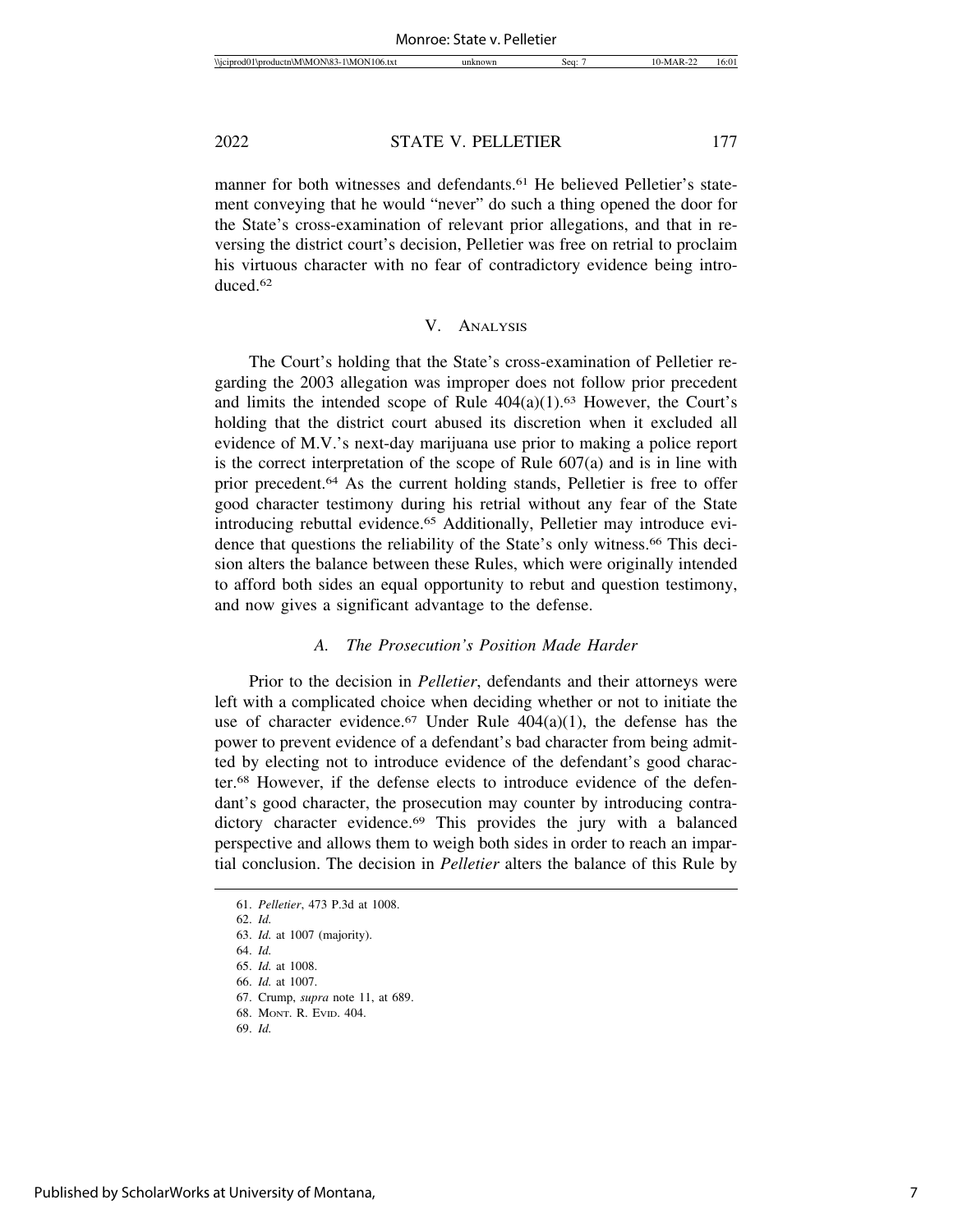adding the additional burden to the prosecution of only countering character evidence with evidence that is demonstrably true rather than the traditional interpretation which is simply evidence that is "relevant."70 This interpretation of the Rule breaks from prior precedent and gives a significant advantage to the defense.

Before *Pelletier*, a defendant's tactic of using self-serving testimony to dispute allegations was balanced with the prosecution's right to rebuttal under Rule 404(a)(1). This is demonstrated by *State v. Austad*, 71 where the Court affirmed a defendant's conviction after the prosecution introduced his prior felony burglary conviction to rebut his personal, good character evidence that he had "never burglarized any place."72 Austad argued that the State induced his response about his good character and that he had not offered up this evidence willingly.73 This reasoning did not persuade the Court: "His answer, despite the fact that it was elicited by a question from the State, was clearly an offer of a pertinent trait of his character."74 Consequently, Rule  $404(a)(1)$  opened the door for the State to introduce rebuttal evidence.75 Similarly, in *Pelletier*, the defendant willingly—and under no obligation—introduced evidence of his good character.76 When the defense asked Pelletier to clarify why he had given conflicting details to the police, Pelletier *chose* to add, "I'm just not that kind of guy. I would never do that to a female."<sup>77</sup> In compliance with Rule  $404(a)(1)$  and past precedent of its interpretation, Pelletier's statement opened the door for the prosecution to cross-examine him regarding the prior SIWC allegation. Regardless of the truth of this evidence, it is pertinent to Pelletier's good character testimony as it directly rebuts his declaration that he "would never do that to a female."78

Additionally, in *State v. Clark*, 79 the Court considered events similar to *Pelletier* in which the jury was tasked with resolving contradictory testimony between the defendant and the victim.80 During testimony, Clark provided statements to explain away past conduct and give the impression to the jury that he was a "peaceful, honest man."81 The prosecution then rebutted this evidence by introducing threatening letters Clark had written to his

77. *Id.*

78. *Id.*

<sup>70.</sup> *Pelletier*, 473 P.3d at 1007–08 (Rice, J., dissenting).

<sup>71. 641</sup> P.2d 1373 (Mont. 1982).

<sup>72.</sup> *Id.* at 1383–84.

<sup>73.</sup> *Id.* at 1383. 74. *Id.* at 1384.

<sup>75.</sup> *Id.*

<sup>76.</sup> State v. Pelletier, 473 P.3d 995, 997 (Mont. 2020).

<sup>79. 682</sup> P.2d 1339 (Mont. 1984).

<sup>80.</sup> *Id.* at 1349. 81. *Id.* at 1350.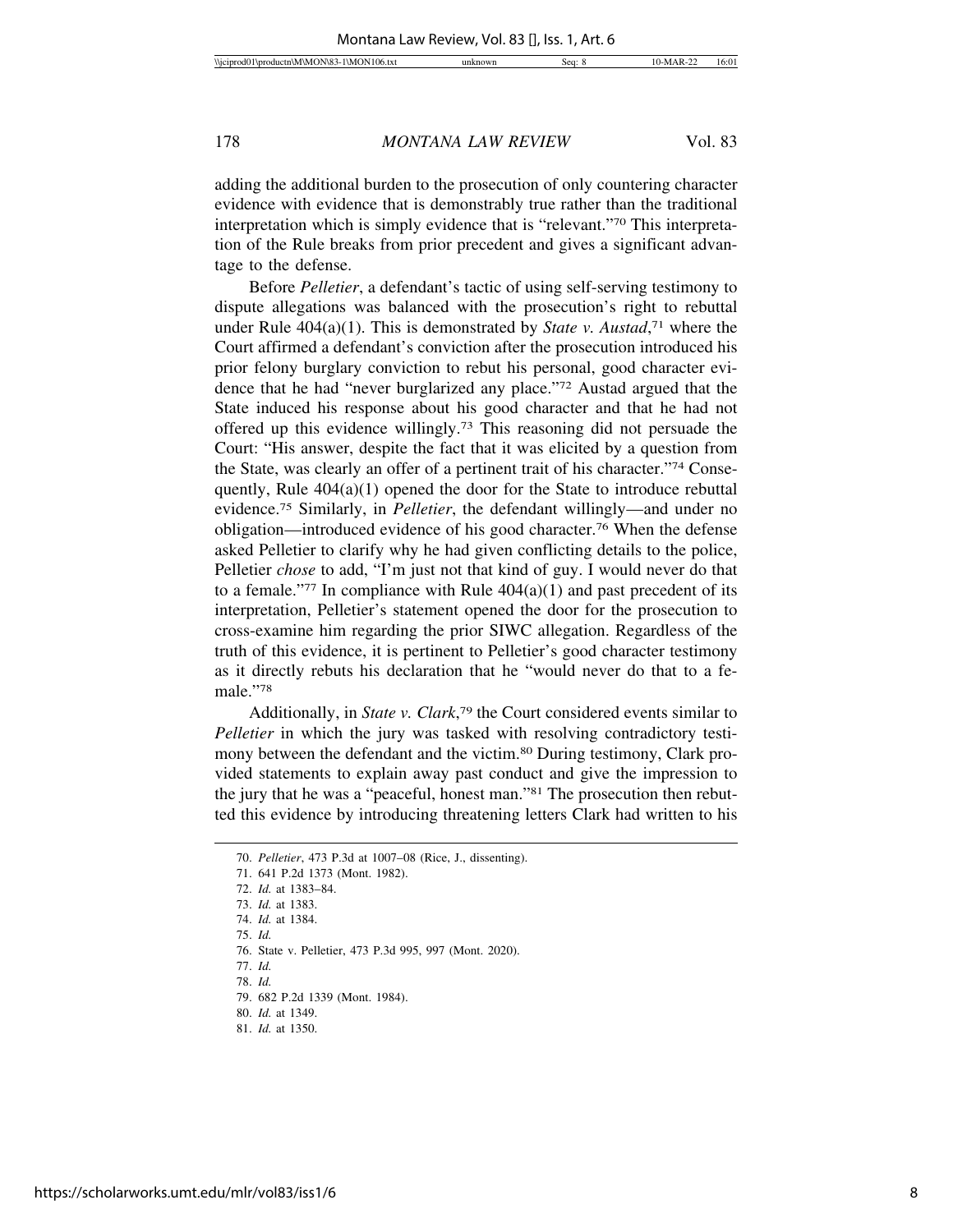wife.82 Clark argued that these letters were outside the scope of rebuttal evidence afforded by Rule 404(a)(1) and that their introduction confused and prejudiced the jury against him.83 The Court disagreed, holding that Rule  $404(a)(1)$  is broad in its use and "applies to documentary evidence as well as to testimony."84 Additionally, the Court held that the introduction of psychological reports that the defendant had falsified was also permitted under Rule 404 because the case relied primarily on the testimony of the defendant and the victim.85 This evidence was pertinent to the defendant's honesty.<sup>86</sup> First, this decision illustrates the broad applicability of Rule 404 and the Court's hesitance to limit its scope. Second, it emphasizes the importance the Court places on the use of Rule 404 evidence in cases that rely primarily on the testimony of the victim and the accused alone. Finally, it underscores the significance the decision in *Pelletier*, which deviates from the prior interpretation of Rule 404 evidence,<sup>87</sup> will have on future character testimony.<sup>88</sup>

The decision in *Pelletier* will have a profound effect on the use of Rule 404 in future cases. Through the limitation imposed on the use of Rule 404, prosecutors will likely only be able to introduce factually true evidence, thereby eliminating their ability to introduce prior allegations or bad act evidence unless the defendant was convicted. This tips the balance significantly in favor of the defense, allowing the introduction of uncorroborated personal statements about a defendant's good character while burdening opposing counsel with additional restrictions outside of the scope of Rule 404 which limit the ability to rebut.

# *B. The Defense's Position Made Easier*

Just as courts have traditionally interpreted the use of Rule 404 broadly to rebut character evidence, so too have they broadly interpreted Rule  $607(a)$ ,<sup>89</sup> which allows either party to question the credibility of a witness.<sup>90</sup>

In *Pelletier*, the district court precluded the defendant from introducing evidence questioning M.V.'s reliability as a witness due to high levels of THC in her system at the time of making the report.91 The district court

<sup>82.</sup> *Id.* at 1349.

<sup>83.</sup> *Id.* at 1347–48, 1350.

<sup>84.</sup> *Id.* at 1350.

<sup>85.</sup> *Id.*

<sup>86.</sup> *Id.*

<sup>87.</sup> MONT. R. EVID. 404 cmt. 4.

<sup>88.</sup> State v. Pelletier, 473 P.3d 995, 1007–08 (Mont. 2020) (Rice, J., dissenting).

<sup>89.</sup> Barbara J. Van Arsdale, *Propriety, Under Uniform Rule of Evidence 607, of Impeachment of Party's Own Witness*, 3 A.L.R.6TH 269, § 11 (2005).

<sup>90.</sup> MONT. R. EVID. 607.

<sup>91.</sup> *Pelletier*, 473 P.3d at 1004.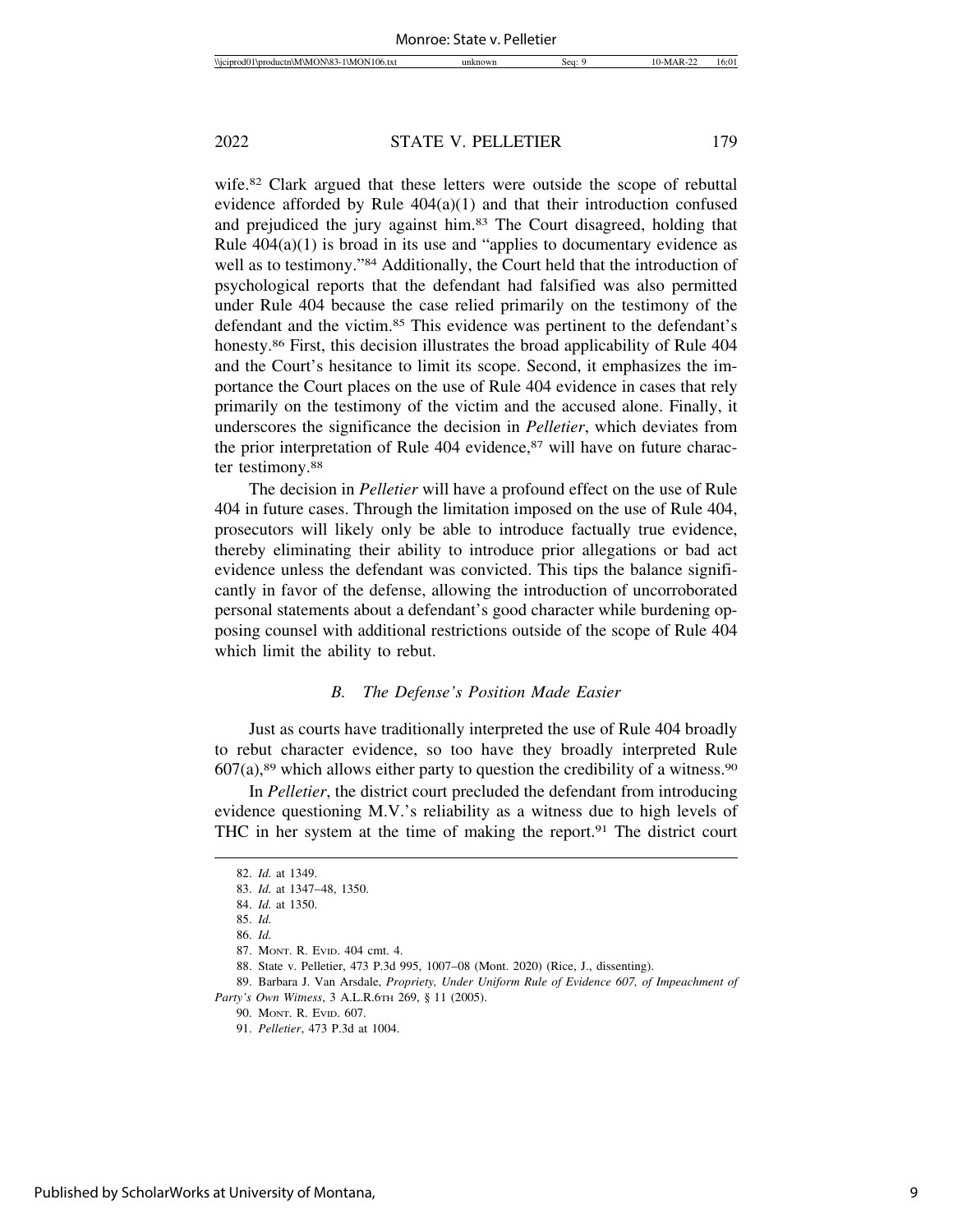ruled that—absent expert testimony on the physiological effects of marijuana—the introduction of M.V.'s toxicology report was irrelevant to her credibility as a witness.92 On appeal, the Montana Supreme Court correctly held this decision to be an abuse of discretion.<sup>93</sup> Under Montana Rule of Evidence  $611(b)(1)$ , matters affecting the credibility of a witness are open to cross-examination.94 A witness's mere use of drugs alone is not enough to question a witness's credibility.95 However, evidence indicating that a witness was using drugs at the time of witnessing events "is admissible on cross-examination to impeach the witness's ability to accurately perceive events."96 M.V. not only used marijuana leading up to the alleged offense, but she also consumed a significantly high dose just prior to reporting it.<sup>97</sup>

The use of marijuana can impact one's ability to recall events accurately,98 damaging their credibility as a witness and opening them up to an attack under Rule  $607(a)$ .<sup>99</sup> Montana law prohibits vehicle operation when more than five nanograms per milliliter of THC is present in the blood.<sup>100</sup> At the time of her report, M.V. had a blood THC level almost six times over that limit.101 Marijuana research has shown that high levels of THC consumption results in proportionately greater memory impairment and recall.102 M.V.'s marijuana use was therefore pertinent to her credibility as a witness as it called into question her ability to "recollect, or to communicate any matter about which [she] testifies."103 Accordingly, the Montana Supreme Court was correct to rely on past precedent, specifically *Polak II*, when it upheld the right of a defendant to introduce evidence questioning the credibility of a witness.104

# VI. CONCLUSION

The ability to rebut a party's character evidence under Rule 404 and the ability to call into question the testimony of a witness under Rule 607 serve to strike a balance between the defense and prosecution. Rule  $404(a)(1)$  prevents the defense from having the advantage of making end-

<sup>92.</sup> *Id.*

<sup>93.</sup> *Id.* at 1007.

<sup>94.</sup> MONT. R. EVID. 611.

<sup>95.</sup> *Pelletier*, 473 P.3d at 1004 (citing State v. Polak, 422 P.3d 112, 117 (Mont. 2018)).

<sup>96.</sup> State v. Sorenson, 619 P.2d 1185, 1191–92 (1980).

<sup>97.</sup> *Pelletier*, 473 P.3d at 1003–04.

<sup>98.</sup> Tabea Schoeler & Sagnik Bhattacharyya, *The Effect of Cannabis Use on Memory Function*, 4 SUBSTANCE ABUSE & REHAB. 11, 11–23 (2013), https://perma.cc/F48C-F7K8.

<sup>99.</sup> MONT. R. EVID. 607.

<sup>100.</sup> MONT. CODE ANN. § 61-8-411 (2019).

<sup>101.</sup> *Pelletier*, 473 P.3d at 1003 n.11.

<sup>102.</sup> Schoeler & Bhattacharyya, *supra* note 98, 12–13.

<sup>103.</sup> MONT. R. EVID. 607 cmt. 4.

<sup>104.</sup> *Pelletier*, 473 P.3d at 1007.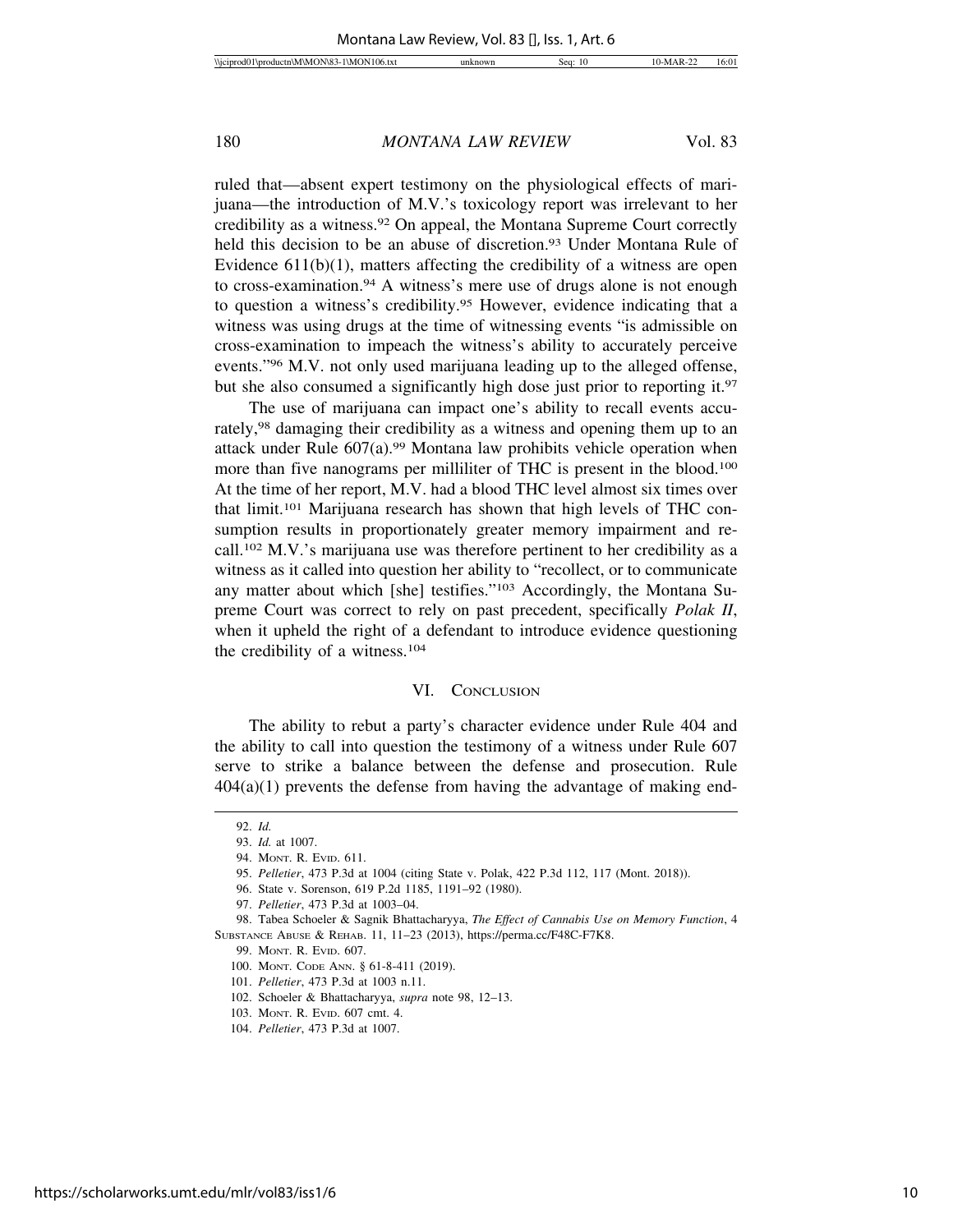less personal statements regarding a defendant's good character by affording the prosecution the right to rebut those statements with conflicting evidence.105 Conversely, Rule 607 prevents the prosecution from utilizing witness testimony from individuals who lack credibility or who may have ulterior motives by allowing the defense to question the witness's credibility.106 However, following the decision in *Pelletier*, this balance shifted in favor of the defense by first limiting the scope of Rule 404, thereby restricting the prosecution's response, and next reinforcing the defense's right to question the credibility of witnesses.<sup>107</sup> While the Court was correct to uphold a defendant's rights under Rule 607, it should not have moved away from prior precedent by limiting the scope of Rule 404.

<sup>105.</sup> MONT. R. EVID. 404.

<sup>106.</sup> MONT. R. EVID. 607.

<sup>107.</sup> *Pelletier*, 473 P.3d at 1007.